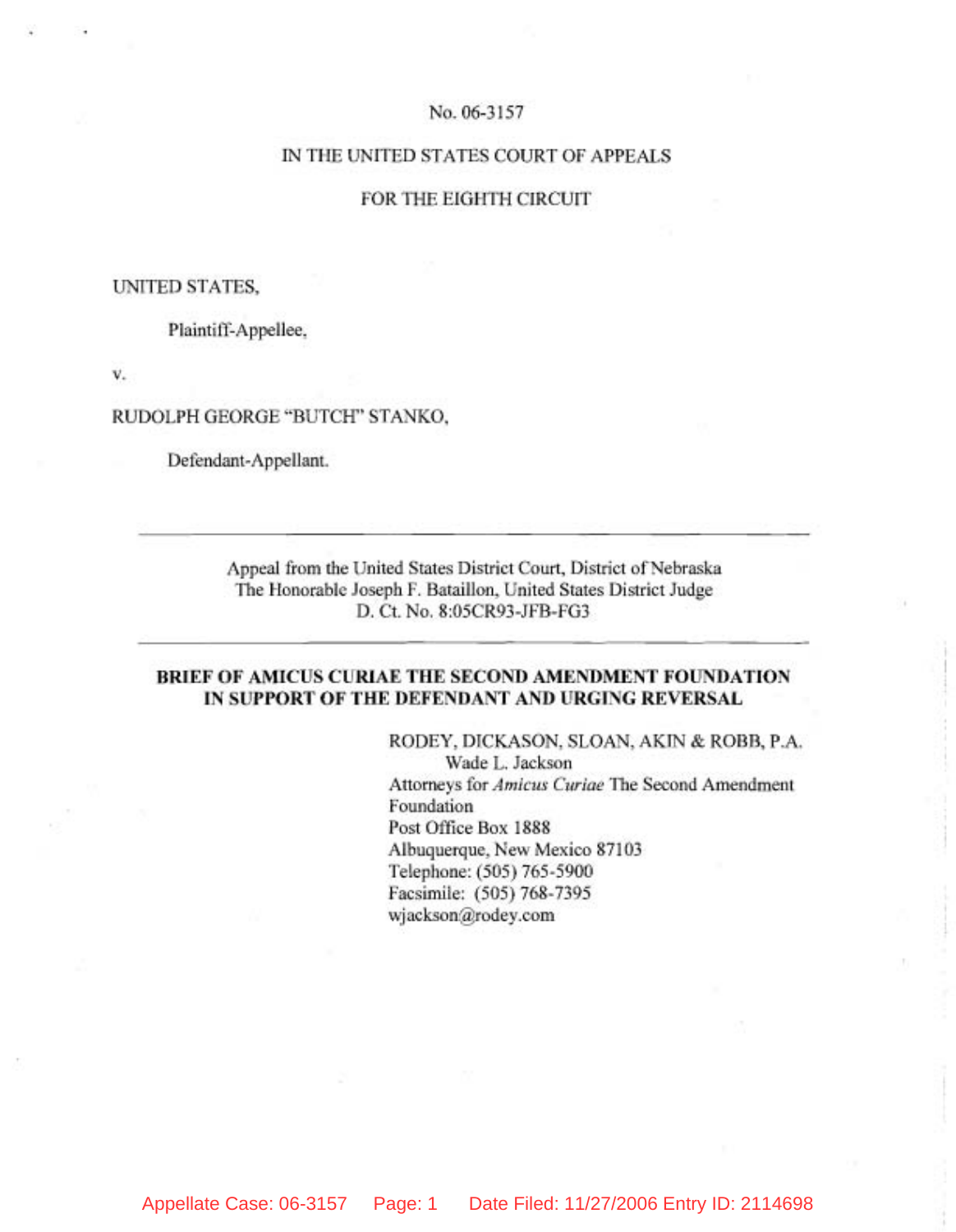# **TABLE OF CONTENTS**

| $\begin{minipage}{0.9\linewidth} \textbf{Summary of Argument} \end{minipage} \vspace{-0.5mm} \begin{minipage}{0.9\linewidth} \textbf{Summary of Argument} \end{minipage} \vspace{-0.5mm} \begin{minipage}{0.9\linewidth} \textbf{Summary of Argument} \end{minipage} \vspace{-0.5mm} \begin{minipage}{0.9\linewidth} \textbf{Argument} \end{minipage} \vspace{-0.5mm} \begin{minipage}{0.9\linewidth} \textbf{Argument} \end{minipage} \vspace{-0.5mm} \begin{minipage}{0.9\linewidth} \textbf{Argument} \end{minipage} \vspace{-0.5mm} \begin{min$ |
|-----------------------------------------------------------------------------------------------------------------------------------------------------------------------------------------------------------------------------------------------------------------------------------------------------------------------------------------------------------------------------------------------------------------------------------------------------------------------------------------------------------------------------------------------------|
|                                                                                                                                                                                                                                                                                                                                                                                                                                                                                                                                                     |
|                                                                                                                                                                                                                                                                                                                                                                                                                                                                                                                                                     |
|                                                                                                                                                                                                                                                                                                                                                                                                                                                                                                                                                     |

690742-1 99996-48048

Appellate Case: 06-3157 Page: 2 Date Filed: 11/27/2006 Entry ID: 2114698

ü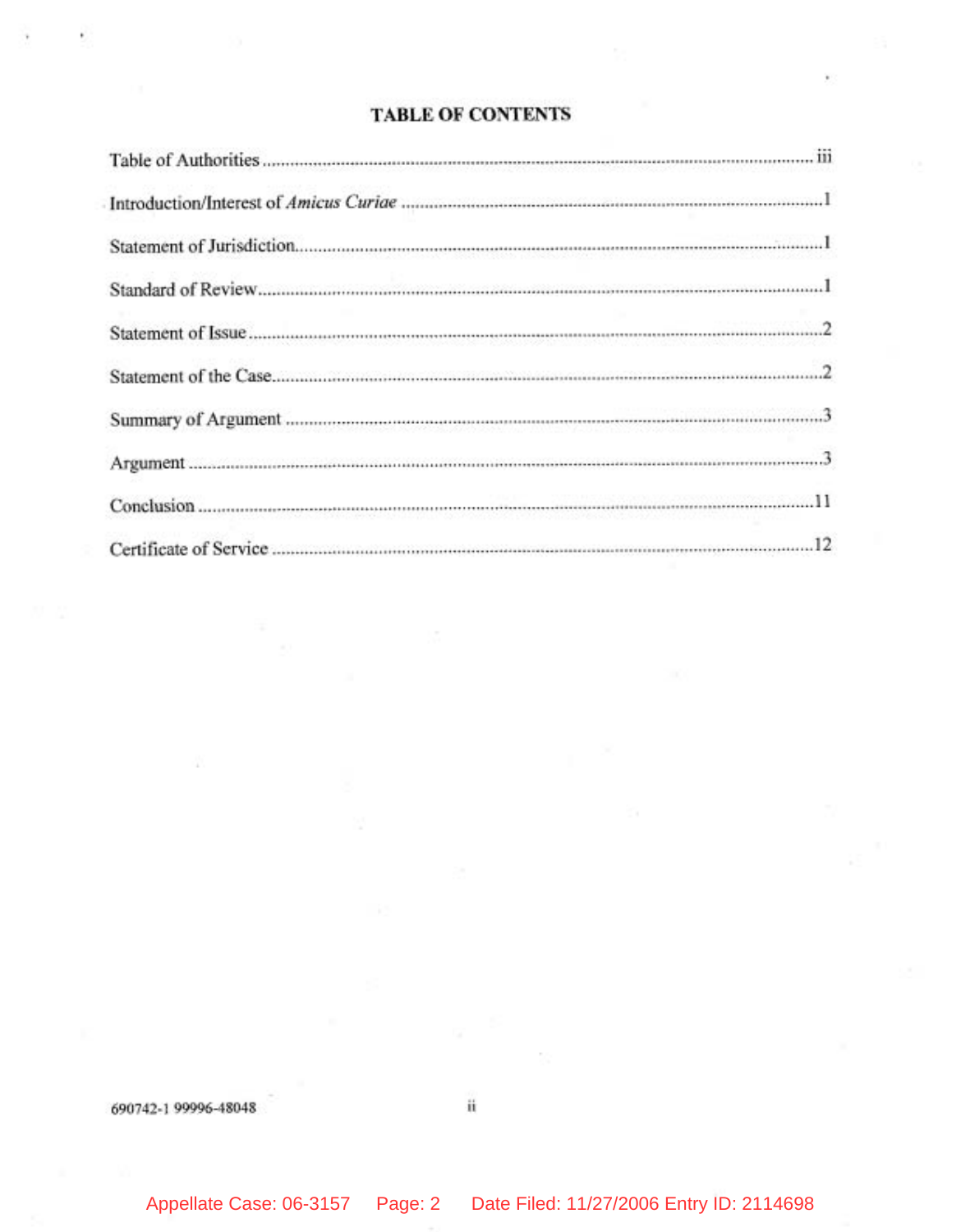# **TABLE OF AUTHORITIES**

# **CASES**

| Dreher v. United States,                                    |  |
|-------------------------------------------------------------|--|
|                                                             |  |
| Dreher v. United States,                                    |  |
|                                                             |  |
| Jones v. Rath Packing Co.,                                  |  |
|                                                             |  |
| Mario's Burcher Shop and Food Center, Inc. v. Armour & Co., |  |
|                                                             |  |
| United Corp. v. Fed. Trade Comm'n,                          |  |
|                                                             |  |
| United States v. Cattle King Packing Co., Inc.,             |  |
|                                                             |  |
| United States v. Kruckel,                                   |  |
|                                                             |  |
| United States v. McLemore,                                  |  |
|                                                             |  |
| United States v. Meldish.                                   |  |
|                                                             |  |
| United States v. Millot,                                    |  |
|                                                             |  |

# **STATUTES**

690742-1 99996-48048

Ÿ.

iii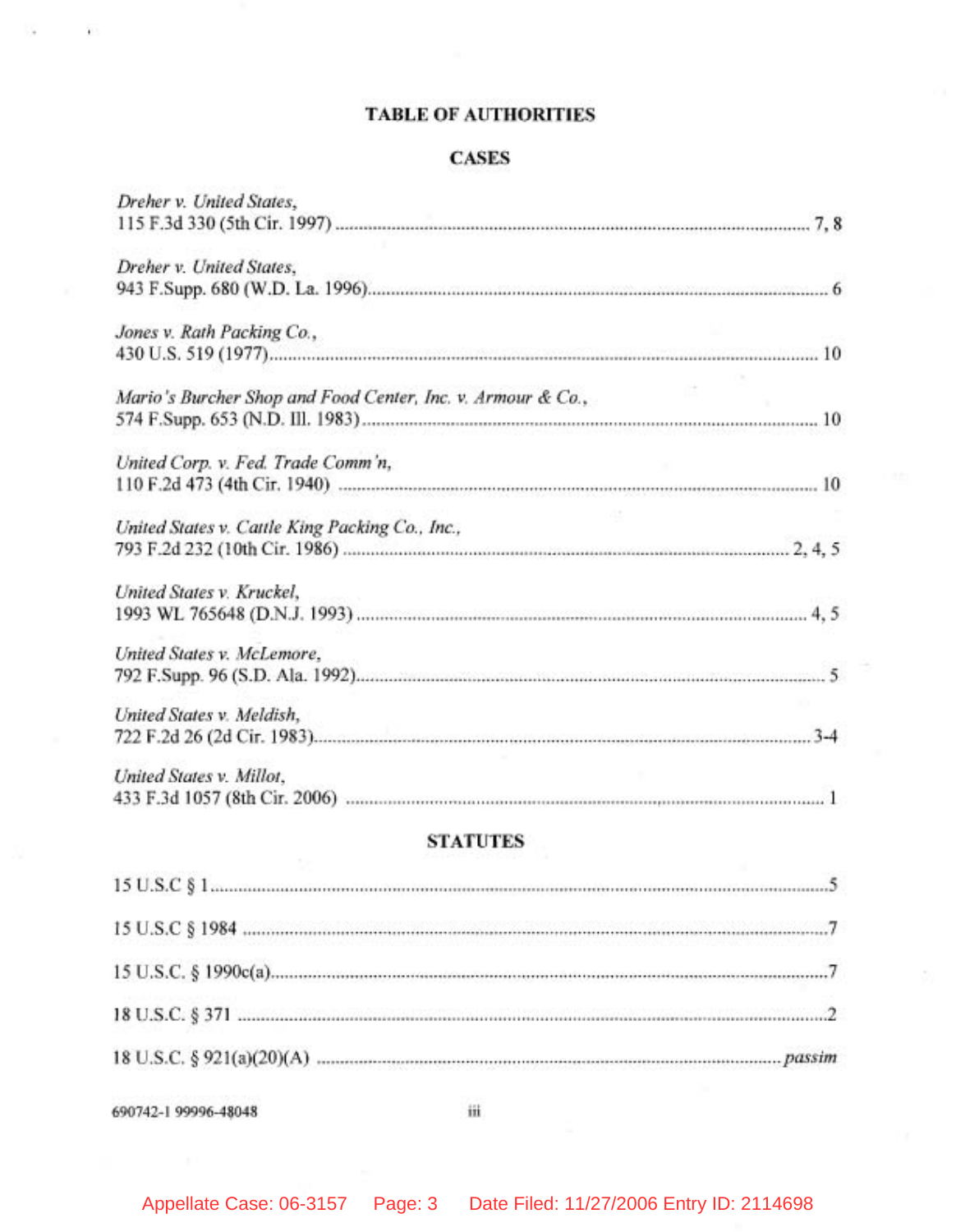690742-1 99996-48048

 $\sim$ 

îv

 $\frac{1}{2} \sum_{i=1}^n \frac{1}{2} \left( \frac{1}{2} \right)$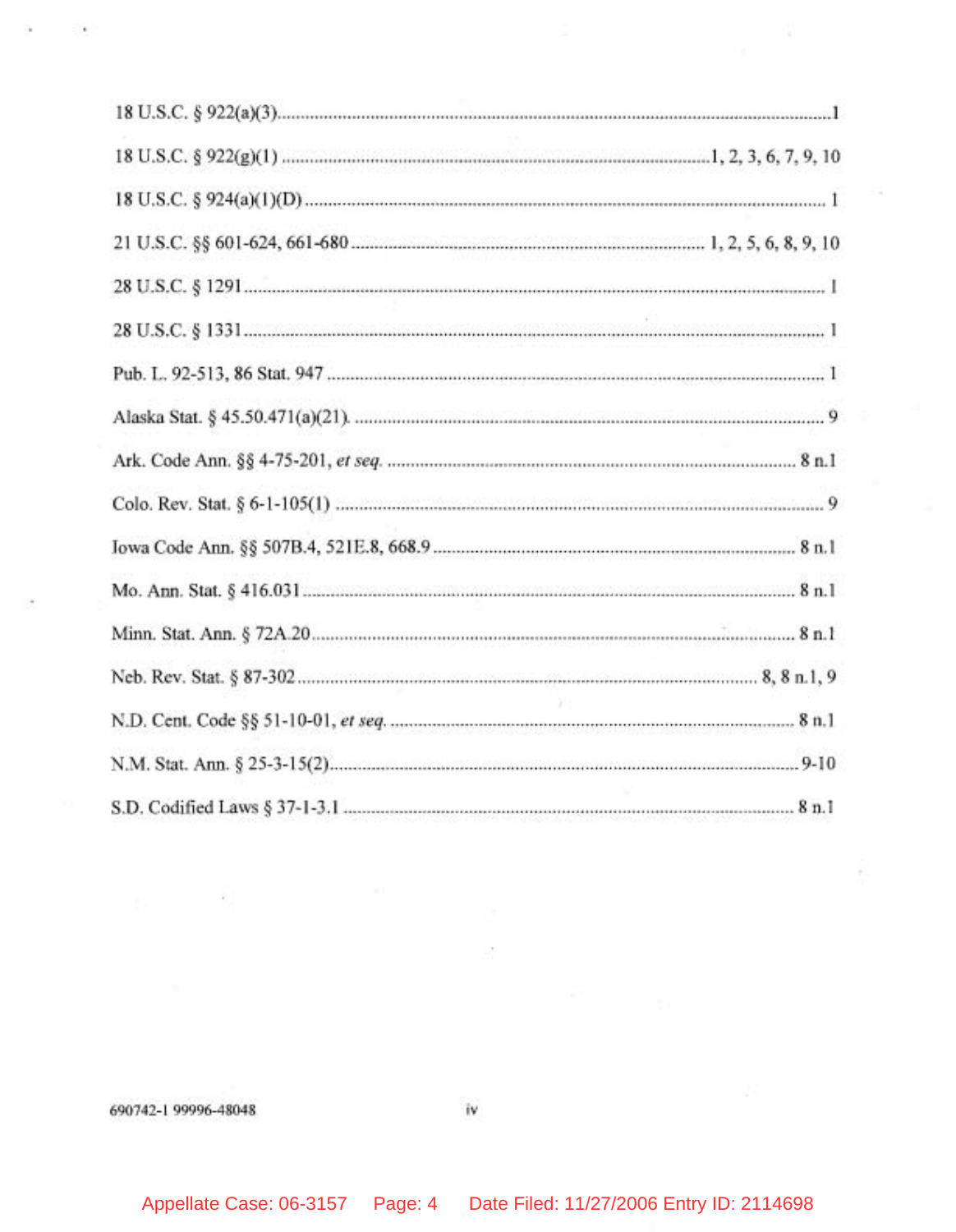#### **INTRODUCTION/INTEREST OF AMICUS CURL4E**

The Second Amendment Foundation is a non-profit organization dedicated to promoting a better understanding about our Constitutional heritage to privately own and possess firearms. To that end, the Foundation carries on many educational and legal action programs designed to better inform the public about the gun control debate. It does not issue stock and has no stockholders.

The present brief is submitted in support of the Appellant's contention that the District Court erroneously interpreted 18 U.S.C. *5* 921(a)(20)(A) such that it did not encompass the Appellant's previous conviction for violations of the Federal Meat Inspection Act. 21 U.S.C. *85*  601-624, 661-680 ("FMIA"). The acts for which the Appellant was previously convicted are included in the 18 U.S.C. *5* 921(a)(20)(A) statutory exception to the definition in 18 U.S.C. *fj*   $922(g)(1)$ . As such, the Appellant's FMIA violations did not prohibit him from possessing firearms or ammunition. A motion for leave of Court to file accompanies this brief.

#### **STATEMENT OF JURISDICTION**

The Grand Jury indicted the Defendant for violations of 18 U.S.C. *8* 922(g)(l), 18 U.S.C. *5* 922(a)(3), and 18 U.S.C. *5* 924(a)(l)(D). The district court had subject matter jurisdiction pursuant to 28 U.S.C. *5* 1331. This appeal is taken from a final judgment of the district court disposing of all claims. This Court has jurisdiction pursuant to 28 U.S.C. *5* 1291.

#### **STANDARD OF REVIEW**

This Court reviews the district court's interpretation of a statute de novo. United States v. Millot, 433 F.3d 1057, 1060 (8th Cir. 2006).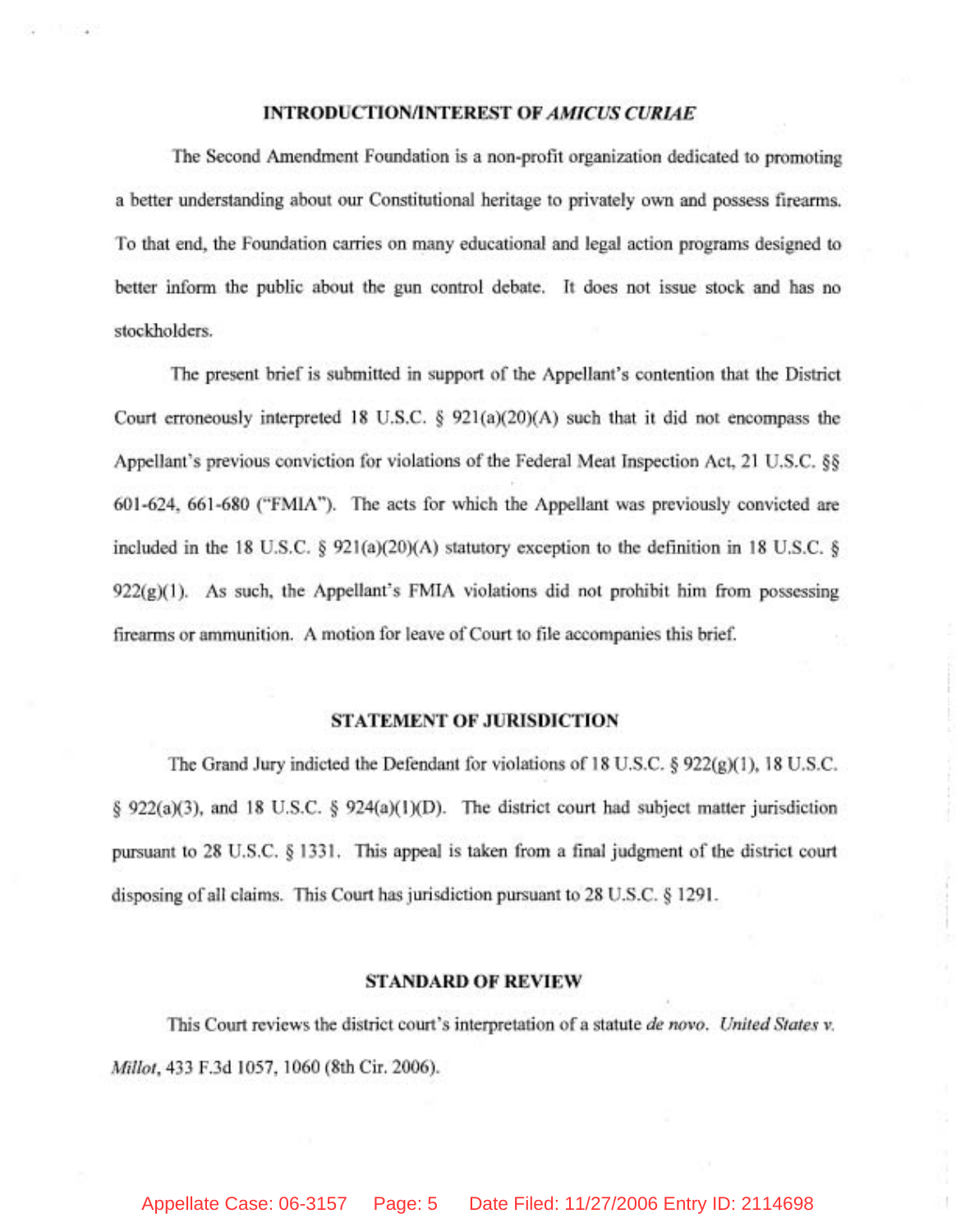#### **STATEMENT OF ISSUE**

Whether the Appellant's violations of the Federal Meat Inspection Act, 21 U.S.C. *\$5*  601 -624,661 -680, were "crime[s] punishable by imprisonment for a term exceeding one year" as defined by 18 U.S.C **9** 922(g)(l) or, rather, "Federal or State offenses pertaining to antitrust violations, unfair trade practices, restraints of trade, or other similar offenses relating to the regulation of business practices" excluded from that definition by 18 U.S.C. **9** 921 (a)(20)(A).

The most apposite cases regarding this issue are Dreher v. United States, 115 F.3d 330 (5th Cir. 1997), Dreher v. United States, 943 F.Supp. 680 (W.D. La. 1996), United States v. McLemore, 792 F.Supp. 96 (S.D. Ala. 1992), and United States v. Meldish, 722 F.2d 26 (2d Cir. 1983).

#### **STATEMENT OF THE CASE**

In 1983, the Appellant, along with his company, Cattle King Packing Company, and its general sales manager, Gary Waderich, were convicted of seven violations of the FMIA. The Defendants were convicted of distributing adulterated meat products, circumventing the inspection of meat products returned to the plant required by federal law, and misbranding shipments of meat products with false production dates. 21 U.S.C. **\$9** 605, 610. They were also convicted of conspiracy to commit these offenses. 18 U.S.C. \$ 371. The conviction was upheld on appeal. United States v. Cattle King Packing Co., Inc., 793 F.2d 232, 245 (10th Cir. 1986).

On February 24, 2006, more than twenty years later, the Appellant was charged with being a felon in possession of firearms and ammunition in violation of 18 U.S.C. **5** 922(g). He was convicted of those offenses on April 21, 2006. The underlying felony, which precluded the Appellant from possessing firearms or ammunition, was the FMIA conviction.

695972-1 99996-48048 2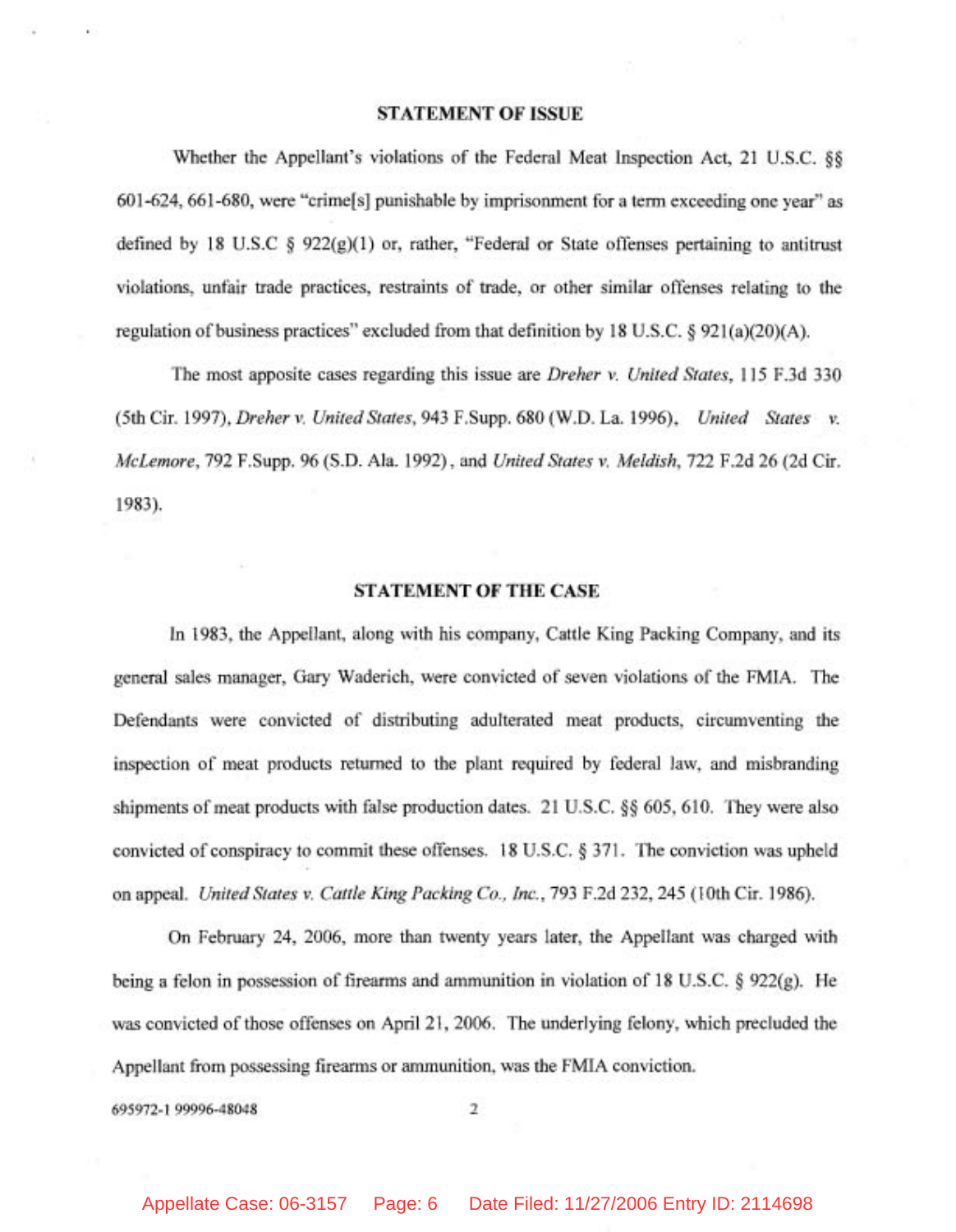#### **SUMMARY OF ARGUMENT**

The District Court erred in concluding that the Defendant's violations of the FMIA were "crime[s] punishable by imprisonment for a term exceeding one year" as defined by 18 U.S.C *5*   $922(g)(1)$  and not "Federal or State offenses pertaining to antitrust violations, unfair trade practices, restraints of trade, or other similar offenses relating to the regulation of business practices" excluded from that definition by 18 U.S.C. *5* 921(a)(20)(A). The plain language, purpose, and legislative intent of the provisions of the FMIA the Appellant violated indicate that they should be included in the exception for "any Federal or State offenses pertaining to antitrust violations, unfair trade practices, restraints of trade, or other similar offenses relating to the regulation of business practices" in 18 U.S.C.  $\frac{6}{921(a)(20)(A)}$ . The Appellant's conviction should not have prohibited the Appellant from possessing firearms. 18 U.S.C.  $\S$  921(a)(20)(A). His conviction must therefore be reversed.

#### **ARGUMENT**

It is a crime for a person to possess a firearm or ammunition if he has been convicted of "a crime punishable by imprisonment for a term exceeding one year." 18 U.S.C  $\S$  922(g)(1). That definition, however, does not include "any Federal or State offenses pertaining to antitrust violations, unfair trade practices, restraints of trade, or other similar offenses relating to the regulation of business practices." 18 U.S.C. § 921(a)(20)(A).

Very few cases have interpreted the 18 U.S.C. *5* 921(a)(20)(A) exception. Those that have demonstrate that it encompasses the Appellant's violations of the FMIA. "[O]ffenses pertaining to antitrust violations" is relatively clear, and inapplicable to the Appellant's offense, which did not involve a violation of the antitrust laws. The FMIA violations should be **695972-1 99996-48048 3**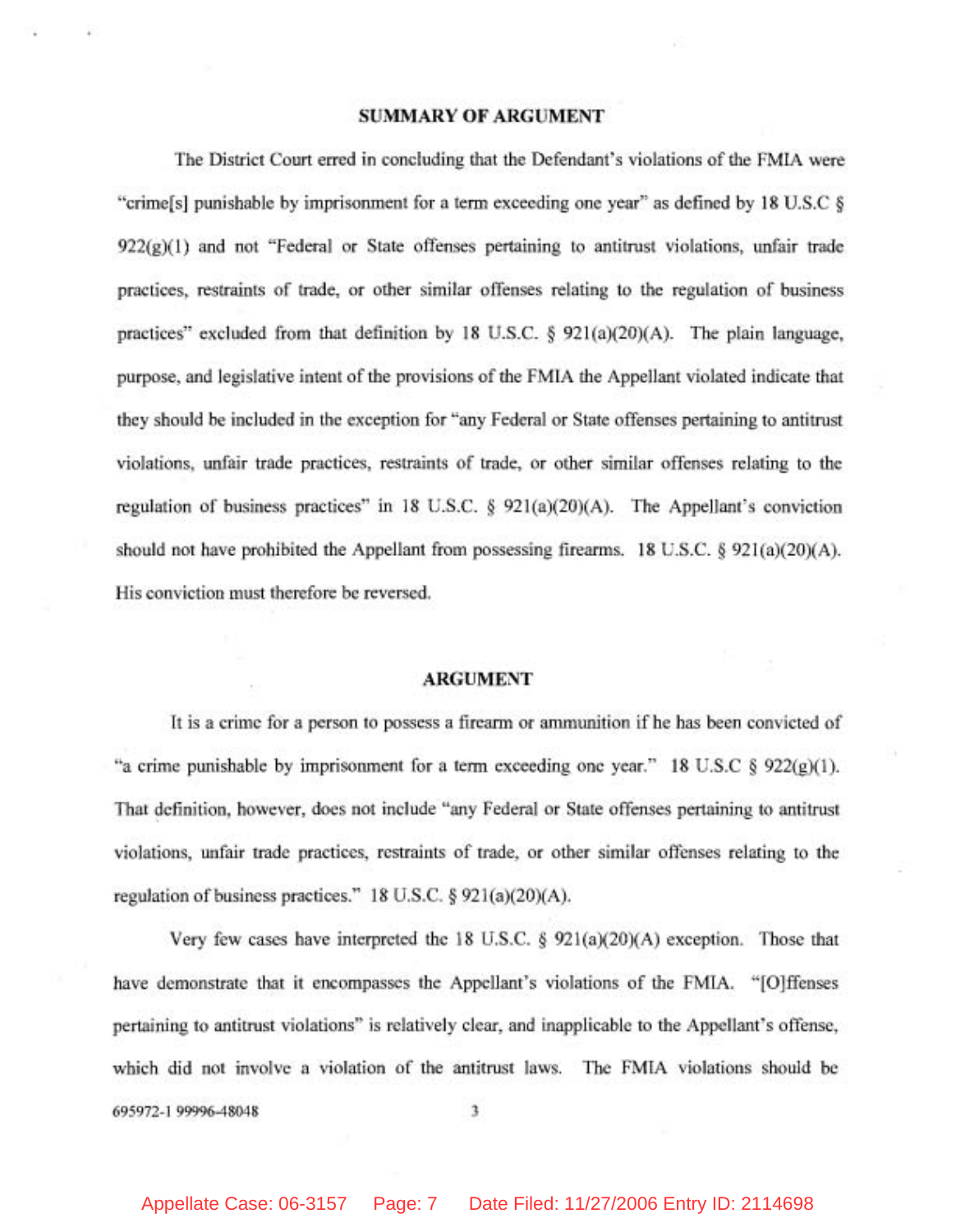considered unfair trade practices though. "Although it is almost impossible to formulate an allinclusive definition of 'unfair trade practice,' implicit in the term itself is the requirement that the practice adversely affect either competitors or consumers. Among the practices which may cause such an adverse effect are the suppression of competition, price discrimination, deceptive advertising or labeling, and the exploitations of child purchasers." United States v. Meldish, 722 F.2d 26, 27-28 (2d Cir. 1983) (citations omitted) (emphasis added).

The Appellant's violations clearly meet this definition. The Tenth Circuit divided the offenses into three categories: fraudulent distribution of adulterated meat, avoiding the required inspection of meat returned to the Cattle King plant, and misbranding of meat with false production dates. Cattle King Packing Co., 793 F.2d at 235. "The principal effect of all the crimes committed was that Cattle King reaped great economic rewards. Selling meat which should have been condemned, misdating boxes so that meat could be stockpiled and thus produced more cheaply, all directly benefited Cattle King economically." *Id.* at 242. The economic benefit obviously was not derived by producing quality meat products for which consumers were willing to pay. It was derived by deceiving consumers and exploiting competitors by escaping market forces. The offenses involved the suppression of competition and deceptive labeling. They therefore fit *Meldish's* definition of "unfair trade practices . . . or other similar offenses relating to the regulation of business practices." 722 F.2d at 27-28.

. . .[T]he purpose of the antitrust and other laws specifically mentioned in *5* 922(a)(20)(A) [sic] is to lay down a scheme of acceptable and unacceptable behavior by imposing direct restraints against certain business procedures, and requirements and regulations for the carrying out of a business enterprise. Such regulatory laws have the purpose of protecting the consumer while promoting appropriate competitive business and pricing practices.

695972-1 99996-48048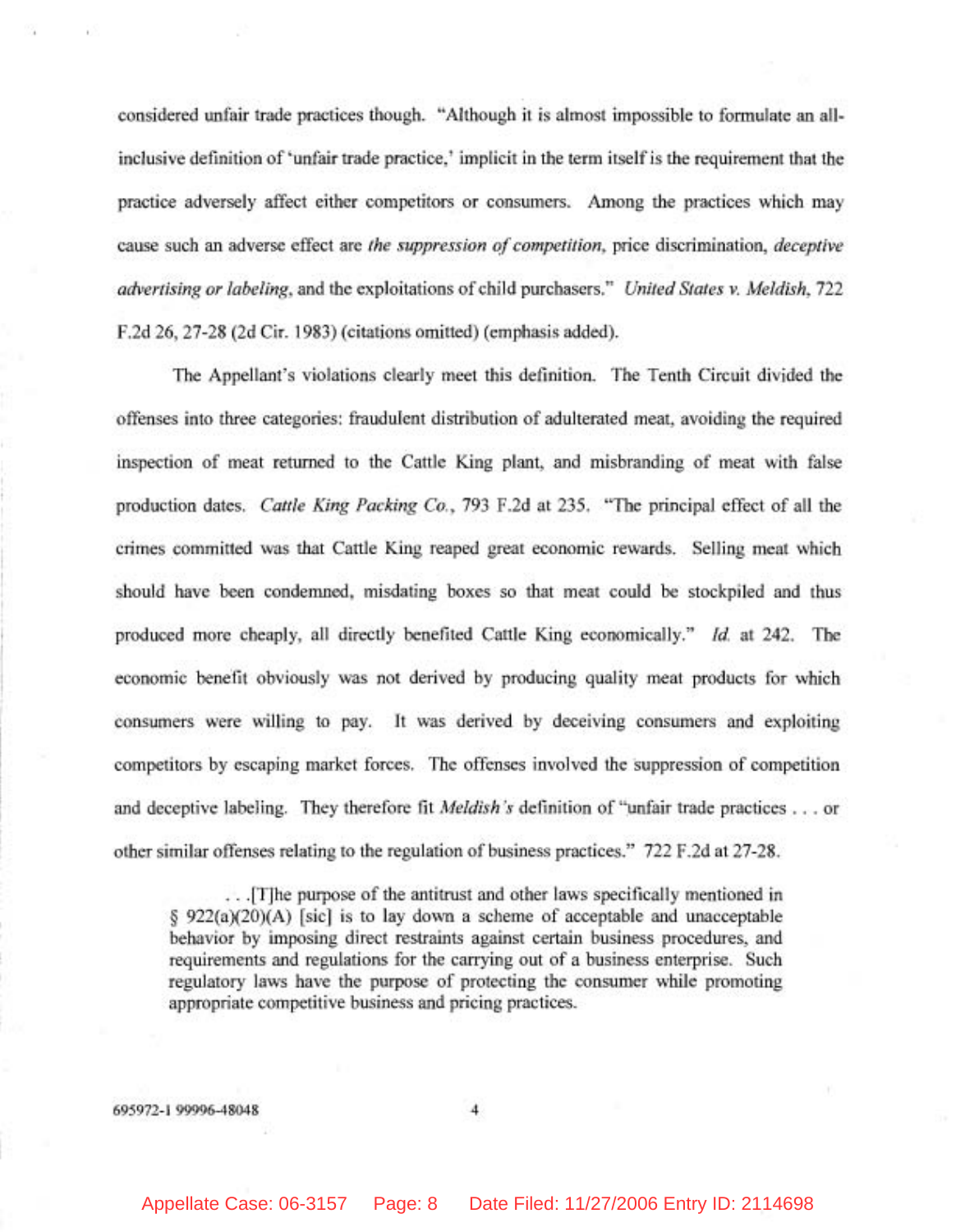*United States v. Kruckel,* 1993 **WL** 765648, \* 16 (D.N.J. 1993). "A criminal violation of the antitrust or fair trade statutes . . . bespeaks a violation of duties owed to consumers and competitors." *Id.* 

The Appellant's conviction clearly violated these duties. The Tenth Circuit expressly held that the crimes had "reaped great economic rewards" upon the Appellant. *Cattle King Packing Co.,* 793 F.2d at 242. Again, this could only have been done by exploiting consumers and competitors. Indeed, the legislative purpose of the FMIA was to impose and enforce the duties identified by *Kruckel.* 

. . . It is essential in the public interest that *the health and welfare of consumers be protected* by assuring that meat and meat food products distributed to them are wholesome, not adulterated, and properly marked, labeled, and packaged. Unwholesome, adulterated, or misbranded meat or meat food products impair effective regulation of meat and meat food products in interstate or foreign commerce, *are injurious to the public welfare, destroy markets* for wholesome, not adulterated, and properly labeled and packaged meat and meat food products, and *results in sundry losses to livestock producers* and processors of meat and meat food products, as well as *injury to consumers.* The unwholesome, adulterated, mislabeled, or deceptively packaged articles *can be sold at Iower prices and compete unfairly* with the wholesome, not adulterated, and properly labeled and packaged articles, *to the detriment of consumers* and the public generally. It is hereby found that . . . regulation by the Secretary and cooperation by the States and other jurisdictions appropriate to prevent and eliminate *burdens upon (interstate or foreign] commerce, to effectively regulate such commerce,* and to *protect the health and welfare of consumers.* 

21 U.S.C. \$602 (emphasis added). This statement of legislative purpose mentions stopping anti-

competitive forces in the marketplace more times that the Sherman Antitrust Act. *See* 15 U.S.C.

*5* 1. The Appellant's FMIA violations were precisely the sorts of crimes *Kruckel* identified as

fitting the 18 U.S.C. **8** 921(a)(20)(A) exception. *Kruckel,* 1993 **WL** 765648, \* 16.

In *United States v. McLemore,* 792 F.Supp. 96, 98 (S.D. Ala. 1992), the defendant was

charged under Section 922(g) for possession a firearm having been convicted of the federal

prohibition on odometer rollback in 15 U.S.C. **\$6** 1984 and 1990c(a) (repealed 1994). The **695972-1 99996-48048 5**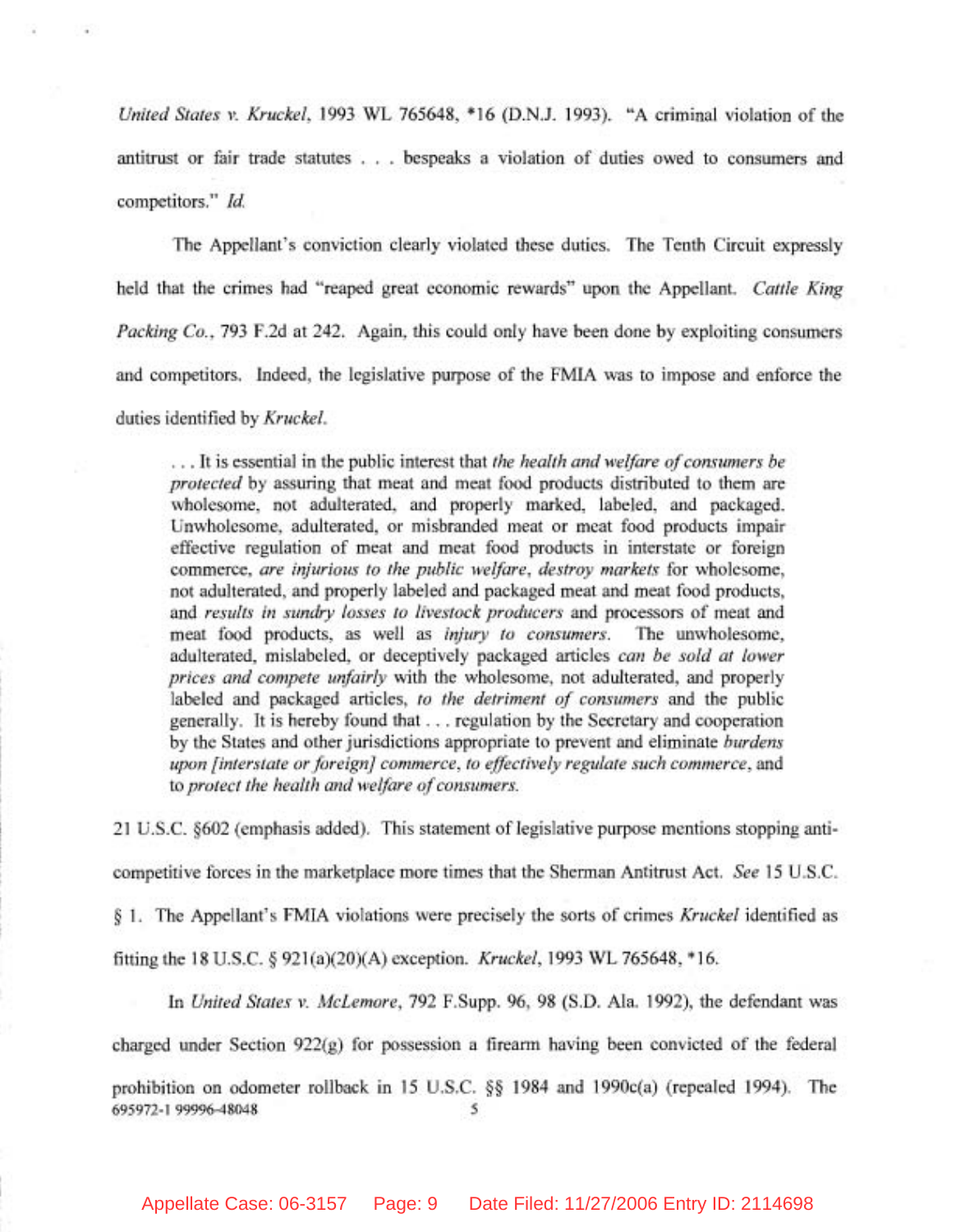United States had prosecuted McLemore under the odometer rollback statutes, not a fraud statute similar to that which Meldish violated. *Id.* 

The government must live with its decision to prosecute Mr. McLemore's odometer rollback activity as a Title 15 offense, rather than as Title 18 mail fraud or wire fraud offense. The fact is that Mr. McLemore was indicted and convicted of a Title 15 U.S.C. **\$9** 1984 and 1990c(a) offense, which is an "unfair trade practice" crime, and was not convicted of a mail fraud, wire fraud or any state fraud crime in regard to the odometer rollback activity.

*Id.* The court therefore held that the defendant's previous violation fit the Section 921(a)(20)(A) exception and "cannot serve as the underlying felony for an 18 U.S.C. \$ 922(g) crime." *Id.* 

The crime in McLemore is analogous to the Appellant's. Although the facts of the McLemore case themselves did not necessarily indicate that the defendant had interfered with competition or exploited consumers, the mere conviction for violation of a statute that promotes competition and protects consumers was sufficient to make the offense "an unfair trade practice crime. McLemore, 792 F.Supp. at 98. Had the same acts been prosecuted under a fraud statute, the defendant's crime would have prohibited him from possessing firearms. *Id.* 

The purpose of the federal prohibition on rolling back a vehicle's odometer was "[tlo promote competition among motor vehicle manufacturers in the design and production of safe motor vehicles having greater resistance to damage, and for other purposes." Pub. L. 92-5 13, 86 Stat. 947 (1972). The express purpose of the FMIA is to protect consumers and markets for wholesome, unadulterated meat products. 21 U.S.C. §602. Whether or not the specific facts of the Appellant's crimes defeated those purposes, the violation of a statute intended to protect consumers and competition constitutes "an unfair trade practice crime." McLemore, 792 F.Supp. at 98. The Appellant's previous crimes were therefore "Federal . . . offenses pertaining to . . . unfair trade practices . . . or other similar offenses relating to the regulation of business practices" excluded from the 18 U.S.C.  $\S$  922(g)(1) prohibition by 18 U.S.C.  $\S$  921(a)(20)(A). **695972-1 99996-48048 6** 

Appellate Case: 06-3157 Page: 10 Date Filed: 11/27/2006 Entry ID: 2114698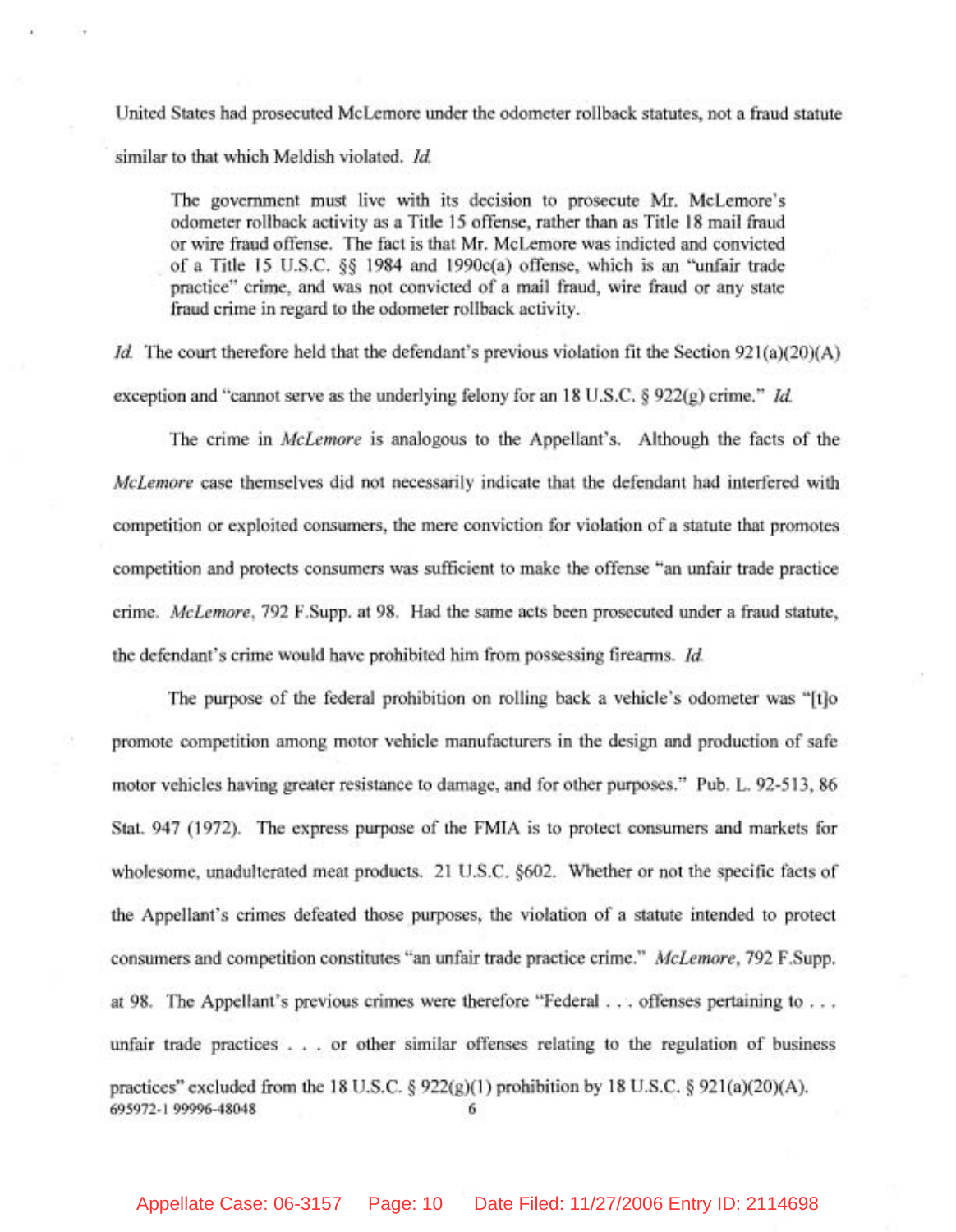Dreher v. United States likewise held that "Section 921(a)(20)(A) excludes only those felons who have violated laws which seek to foster a competitive marketplace." 943 F.Supp. 680, 683 (W.D. La. 1996). The plaintiff in that case sought a declaratory judgment that his previous mail fraud offenses fit the Section 921(a)(20)(A) exception. '"Unfair trade practices,' sometimes referred to as 'unfair competition,' occurs when one entity passes off its products as those of another, thereby harming consumers and other businesses." Id. "The phrase 'other similar offenses relating to the regulation of business' must logically be interpreted as violations of laws which likewise seek to enhance competition and prevent injuries to consumers and businesses." Id.

There can be no question that Cattle King Packing Company's consumers and competitors were injured by its violations. The Appellant and his company escaped ordinary market forces and mandatory government inspections whose purpose was to enforce those forces upon participants in the market for meat products. Likewise, consumers relied upon the enforcement of government regulation of meat products to ensure their health and safety. By violating these laws, the Appellant injured competitors and consumers.

On appeal in the Dreher case, the Fifth Circuit affirmed the District Court's grant of summary judgment to the government. *Dreher v. United States*, 115 F.3d 330, 331 (5th Cir. 1997). It held that Dreher's billing for work and materials he had not provided did not fit the 18 U.S.C. *5* 921(a)(20)(A) exception because he had been convicted for mail fraud rather than an offense that fit the statutory exception. Id. at 332. The defendant had argued that the Court should consider the acts he committed, and not the statute under which he was charged, in determining whether the 18 U.S.C. § 921(a)(20)(A) exception encompassed his crimes. *Id.* Citing McLemore, the Court held that the defendant's "charged violation of law," as opposed to 695972- 1 99996-48048 7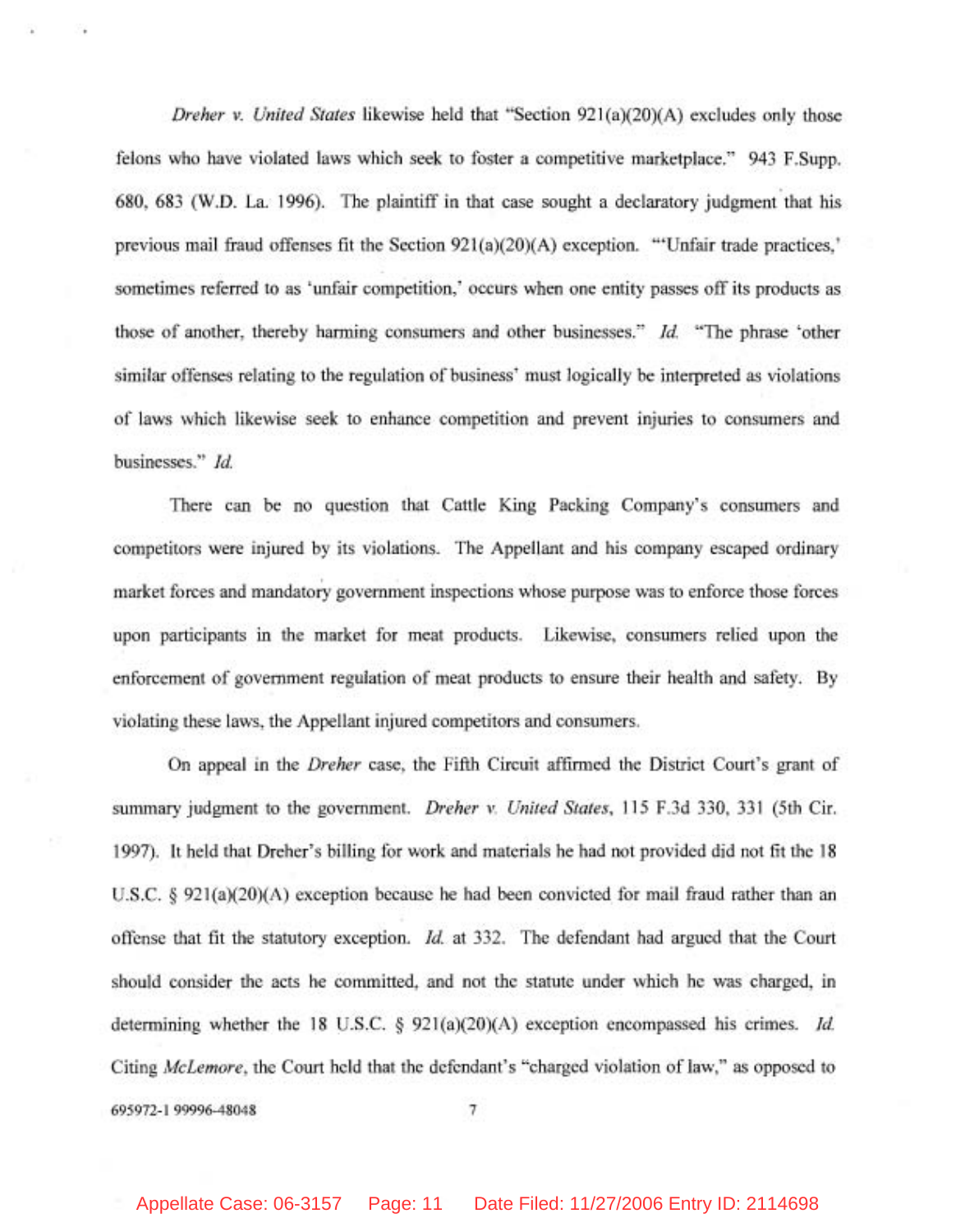the facts of the crimes, was determinative. *Id.* The Court wrote that "[b]ecause [the plaintiffs] violations . . . in no way depend on whether they have an effect upon competition, they are not 'offenses' that are excluded from the **5** 921(a)(20) definition of 'crimes punishable by imprisonment for a term exceeding one year"' *Id.* at 332-33.

In this case, by contrast, an express purpose of the FMIA is to foster competition through "markets for wholesome, not adulterated, and properly labeled and packaged meat and meat food products" and prevent the "sundry losses to livestock producers and processors of meat and meat food products, as well as injury to consumers" caused by "[u]nwholesome, adulterated, or misbranded meat or meat food products." 21 U.S.C. **5** 602. The Appellant was convicted of violating those statutes. His violations expressly "depend on whether they have an effect upon competition." Dreher, 115 F.3d at 332-33. The Appellant's "charged violation of law," **id.** at 332, constituted "unfair trade practices or other similar offenses relating to the regulation of business practices." 18 U.S.C. § 921(a)(20)(A). Therefore, they are "'offenses' that are excluded from the § 921(a)(20) definition of 'crimes punishable by imprisonment exceeding one year." Dreher, 115 F.3d at 332-33, quoting 18 U.S.C. **5** 921(g)(l).

In light of this precedent—the entire body of cases interpreting 18 U.S.C. §  $921(a)(20)(A)$ -it is clear that the Appellant's FMIA conviction was encompassed by the statutory exception and did not prohibit him from possessing firearms or ammunition. State consumer protection statutes also inform this analysis. While there is no federal definition of "unfair trade practices," every state in the Circuit employs a statutory definition of unfair or deceptive trade practices.<sup>1</sup> For example, in Nebraska, where the Appellant's offenses occurred,

**<sup>I</sup>**Ark. Code Ann. *\$5* 4-75-201, *et seq.* (2006); Iowa Code Ann. *\$5* 507B.4, 515A.13, 521E.8, 668.9 (2001); Mo. Ann. Stat. **tj** 416.031 (2001); Minn. Stat. Ann. \$ 72A.20 (2005); Neb. Rev. Stat. **tj** 87-302 (1969); N.D. Cent. Code 695972-1 99996-48048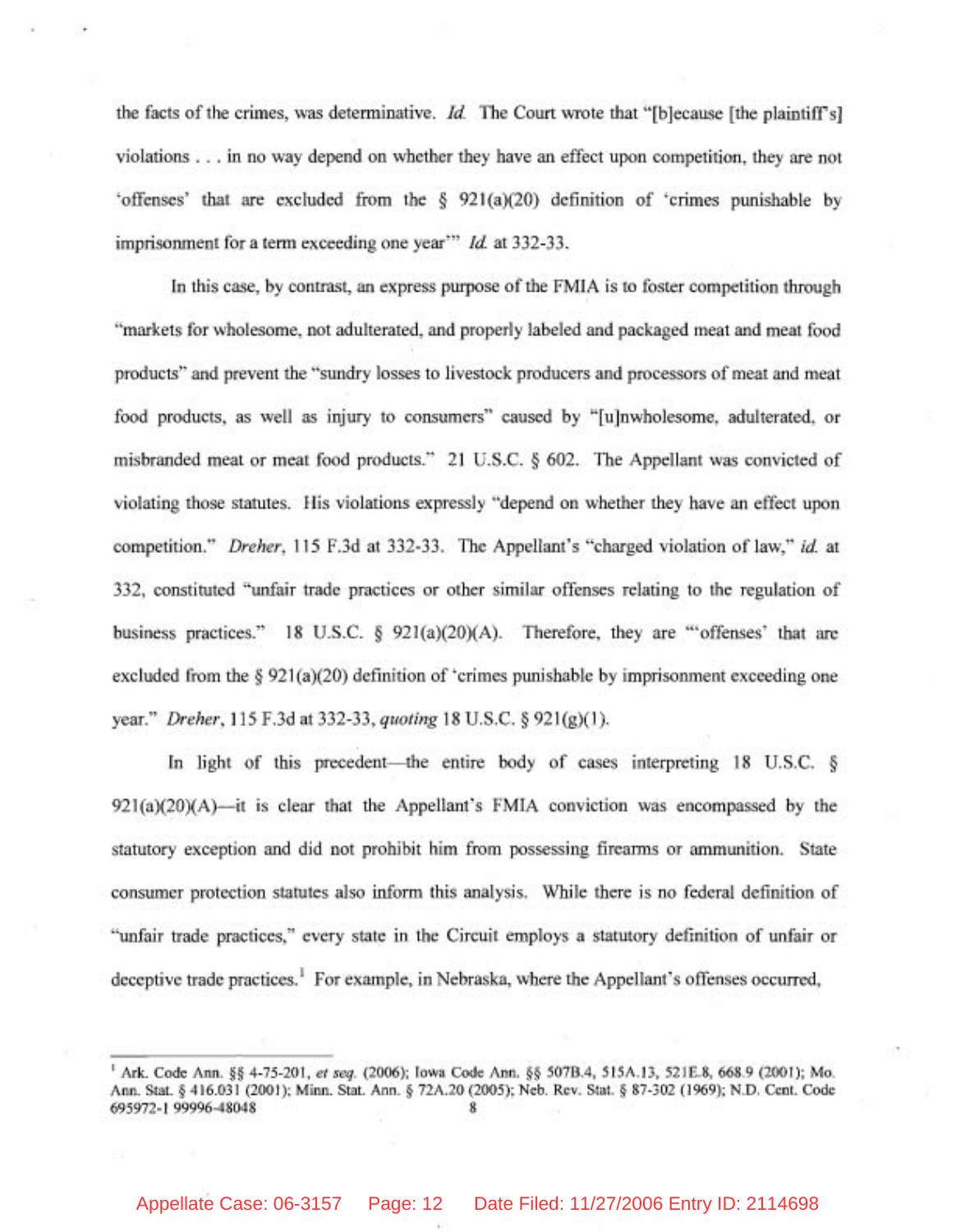A person engages in a deceptive trade practice when, in the course of his or her business, vocation, or occupation, he or she: . . . (2) Causes likelihood of confusion or of misunderstanding as to the . . . approval[] or certification of goods or services; (3) Causes likelihood of confusion or of misunderstanding as to . . . certification by  $[]$  another; . . . (5) Represents that goods or services have . . . approval, characteristics,  $\ldots$  or quantities that they do not have  $\ldots$ ; (6) Represents that goods are original or new if they are deteriorated [or] reconditioned . . . ; (7) Represents that goods or services are of a particular standard, quality, or grade . . . if they are of another. . . .

Neb. Rev. Stat. \$87-302(a).

The Appellant was convicted of distributing adulterated meat products by "reworking" spoiled and deteriorating meat products, repackaging them, and selling them as fresh. Under Nebraska law, this would have amounted to representing that goods have characteristics that they did not and representing that goods were of a particular standard, quality, or grade when they were of another. *Id.* The Appellant was also convicted of misbranding shipments of meat products with false production dates. Under Nebraska law, this would have amounted to representing that goods were new when he knew that they were deteriorated. Id. Finally, the Appellant was convicted of circumventing the inspection of meat products returned to the plant. Because the inspection was required by federal law, selling products returned to the plant would have amounted to causing likelihood of confusion or misunderstanding as to the approval or certification of goods and as to certification by another, namely the United States Department of Agriculture. *Id.* 

The Appellant's FMIA violations would have violated five subsections of Nebraska's Uniform Deceptive Trade Practices Act. *Id.* They would therefore have constituted "unfair trade" practices" as that term is defined by 18 U.S.C. \$ 921(a)(20)(A). Colorado, where the FMIA violations occurred, has enacted a similar version of the Uniform Act. Colo. Rev. Stat. Ann. **9** 6-

<sup>§§ 51-10-01,</sup> *et seq.* (1941); S.D. Codified Laws § 37-1-3.1 (1977). Iowa's unfair trade practices statute pertains onIy to insurance. 695972-1 99996-48048 9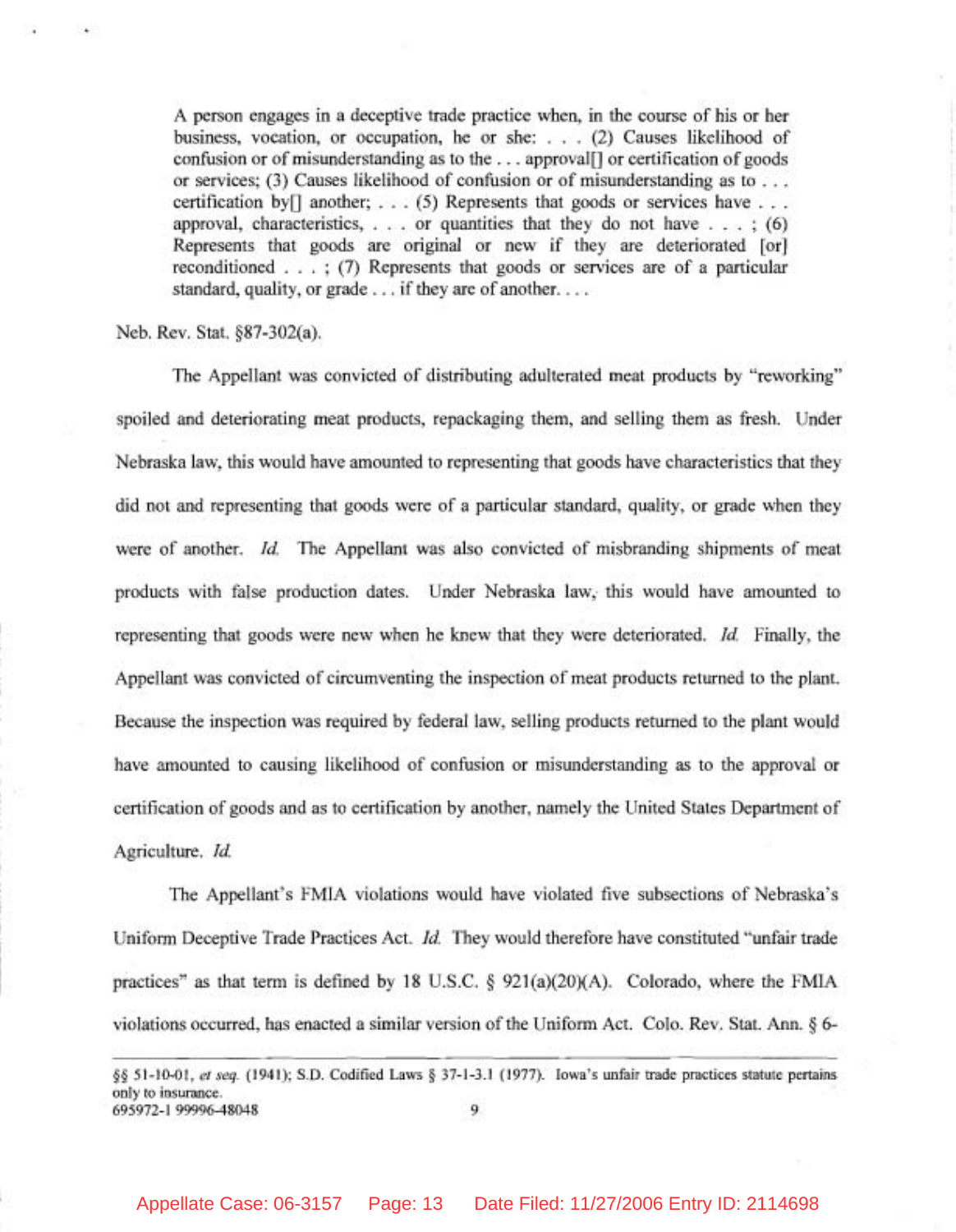1-105(1) (2002). The Appellant's FMIA violations would also have violated that statute as well and amounted to "unfair trade practices" for the purposes of 18 U.S.C. § 921(a)(20)(A). *Id.* A number of other states have similar consumer protection statutes that expressly prohibit falsely labeling meat products. See, e.g., Alaska Stat. *5* 45.50.471 (a)(21), (b); N.M. Stat. Ann. *5* 25-3- 15(2). Each of these provisions has been preempted by the FMIA. Jones v. Rath Packing Co., 430 U.S. 519, 532 (1977), reh'g denied, 431 U.S. 925.

The FMIA was intended to protect consumers and competitors by ensuring the fitness of meat products and vitality of markets for them. 21 U.S.C. *5* 602. It exempts all personal, household, and employee meat production and processing that is not intended for commercial sale. 21 U.S.C. *5* 623(a). It does not include a private right of action. Mario's Butcher Shop and Food Center, Inc. v. Armour and Co., 574 F.Supp. 653, 654 (N.D. Ill. 1983). The FMIA, along with the Packers & Stockyards Act, "undoubtedly vest the Secretary of Agriculture with plenary power to regulate the branding and labeling of meat food products and to forbid unfair trade practices in the sale thereof." United Corp. v. Fed. Trade Comm'n, 110 F.2d 473, 475 (4th Cir 1940).

The violation of the FMIA clearly implicates either the meat products sold or the markets for them, or, as in this case, both. The Appellant was convicted of selling rotten and adulterated meat, reselling meat that was returned to the plant without being inspected, and mislabeling meat products with inaccurate production dates. The effect of these acts as to allow the Appellant to avoid competition by disguising inferior and even dangerous meat products. The Appellant's acts constituted unfair trade practices. They were without question "other similar offenses relating to the regulation of business practices." 18 U.S.C. § 921(a)(20)(A). The violations were therefore not "a crime punishable by imprisonment for a term exceeding one year" as defined by 695972-1 99996-48048 10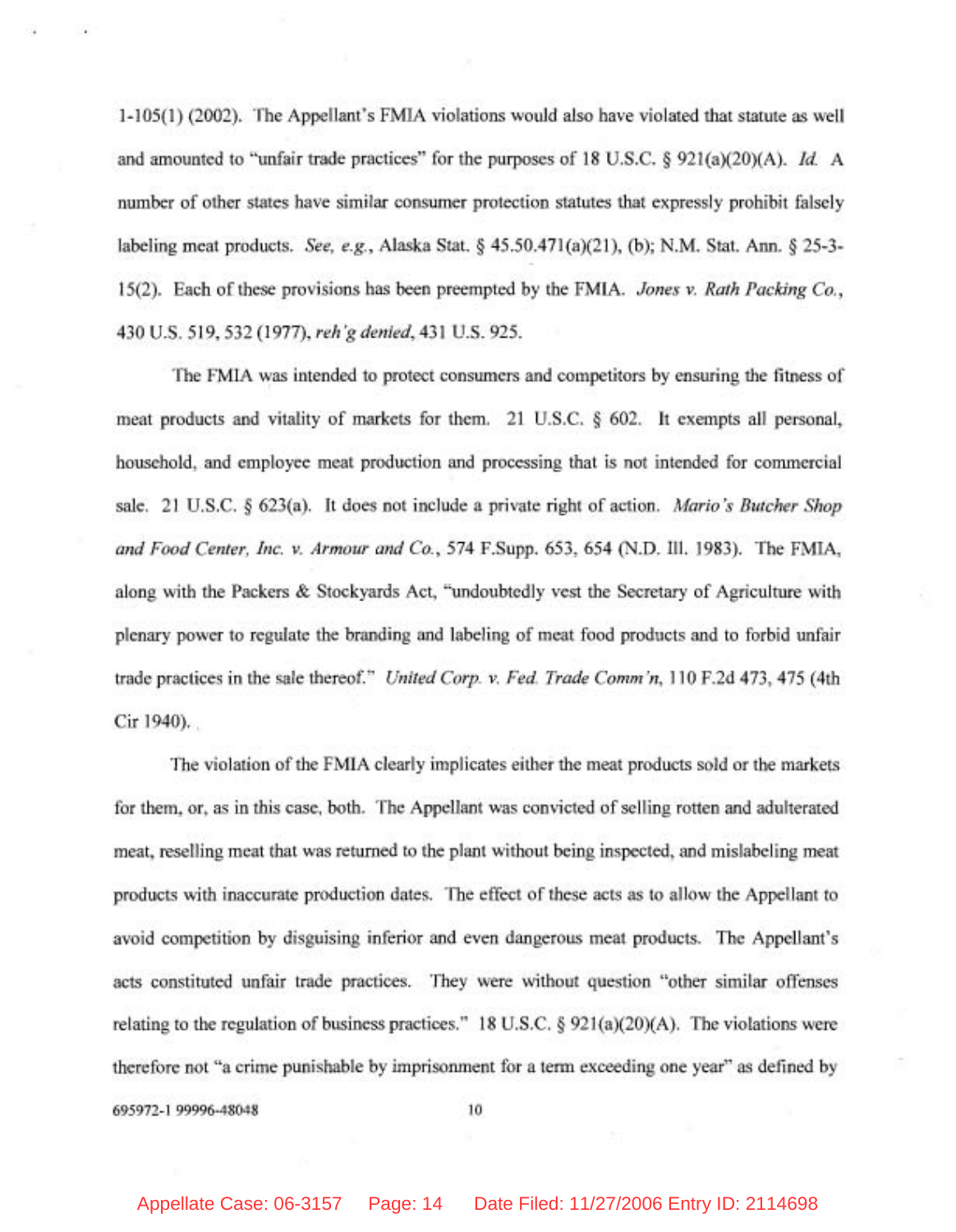18 U.S.C  $\frac{1}{2}$  922(g)(1) and did not prohibit the Appellant from possessing firearms or ammunition.

#### **CONCLUSION**

The Appellant's previous violations of the Federal Meat Inspection Act, 21 U.S.C. *\$5*  601-624, 661-680, were "Federal or State offenses pertaining to antitrust violations, unfair trade practices, restraints of trade, or other similar offenses relating to the regulation of business practices." 18 U.S.C.  $\S$  921(a)(20)(A). As such, they were not "crime[s] punishable by imprisonment for a term exceeding one year" as defined by 18 U.S.C  $\S$  922(g)(1), and did not prohibit the Appellant from possessing firearms or ammunition. The Appellant's conviction should be reversed.

Respectfully submitted,

#### RODEY, DICKASON, SLOAN, AKIN & ROBB, P.A.

Respectfully submitted,<br>RODEY, DICKASON, SLOAN, A<br>By Wade L. Jackson<br>Attorneys for *Amicus Curiae* The S Wade L. Jackson Attorneys for **Amicus** Curiae The Second Amendment Foundation Post Ofice Box 1888 Albuquerque, New Mexico 87103 Telephone: (505) 765-5900 Facsimile: (505) 768-7395 wjackson@rodey.com

695972-1 99996-48048

11